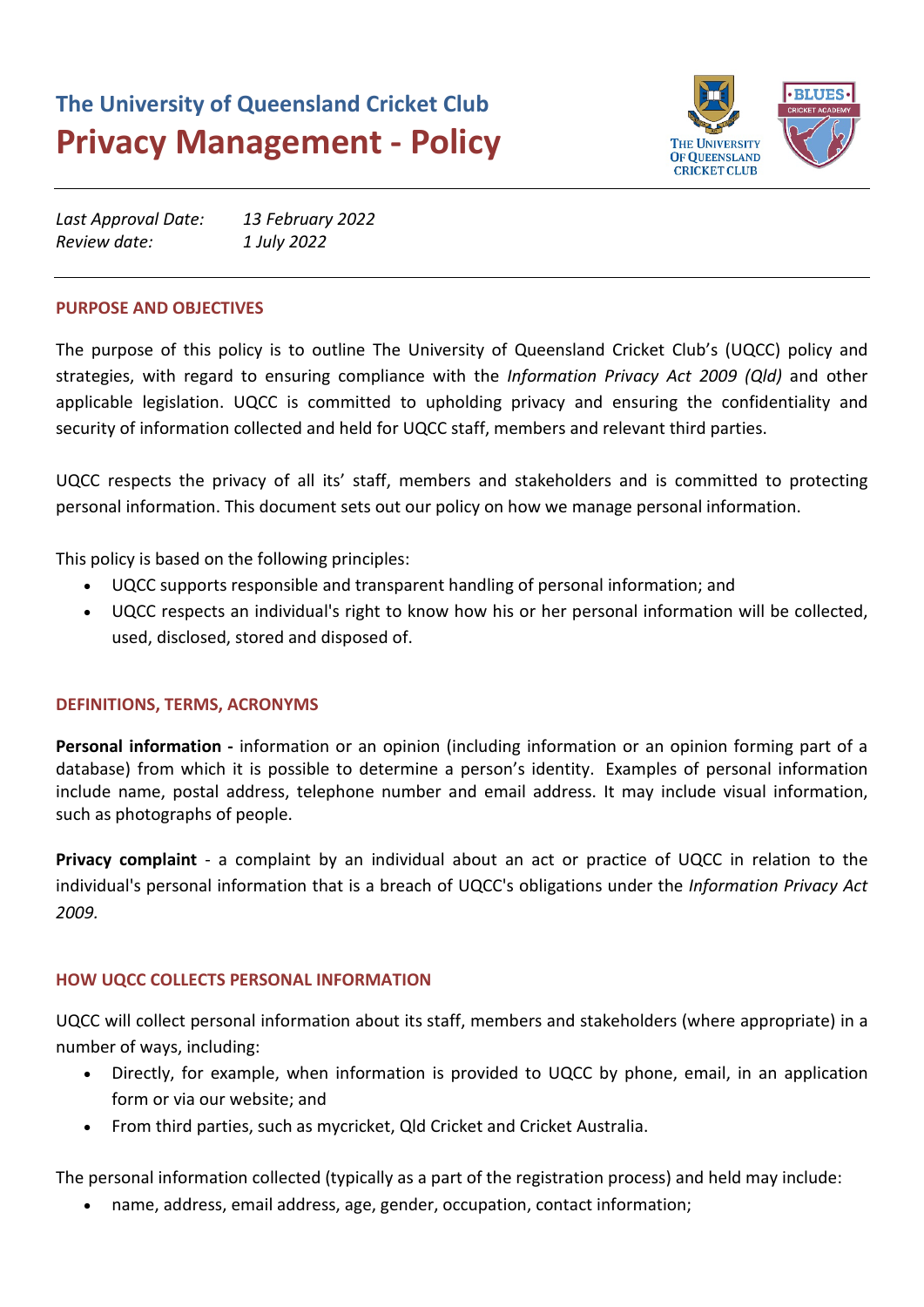- information about your favourite BBL club;
- information about dealings with Cricket Australia subscriptions for Cricket Australia services;
- details of cricket programs you have participated in and the organisations you have participated with;
- background checks including working with children checked if you apply for employment, coaching and volunteer positions; and
- other information provided voluntarily by you, for example in response to surveys.

# **HOW UQCC USES PERSONAL INFORMATION**

UQCC will typically use personal information collected for the primary purpose for which it was collected, i.e. club membership. Secondary purposes, which are related to the primary purpose, may also be applicable, such as:

- Verify your identity;
- Develop, run, administer and market programs, activities and other Events relating to cricket and the club;
- Market products, services, merchandise and special offers made available by us, Qld Cricket, Cricket Australia, or our respective corporate partners and sponsors;
- Administer and manage our website;
- Administer and manager our mycricket database and functions;
- Adhere to reporting requirements from UQ Sport, Queensland Cricket and Cricket Australia;
- Keep you informed of news and information;
- Research and develop new programs, activities and other events relating to cricket; and
- Research and develop new products, services and merchandise relating to cricket.

Anyone not wishing to receive communications in relation to anything outside their primary purpose should contact us, [admin@uqcricket.com.au.](mailto:admin@uqcricket.com.au)

# **HEALTH AND SENSITIVE INFORMATION**

In some circumstances we may collect:

- Information about health; or
- Other sensitive information.

We may use health information to ensure that cricket programs in which a member participates are run safely and in accordance with any special health needs and for insurance purposes.

# **DISCLOSURE OF PERSONAL INFORMATION**

We may disclose personal information to:

- Queensland Cricket and/or Cricket Australia, either directly or via mycricket;
- UQ Sport, in accordance with our affiliation agreement;
- Our professional advisers, including our accountants, auditors and lawyers; and